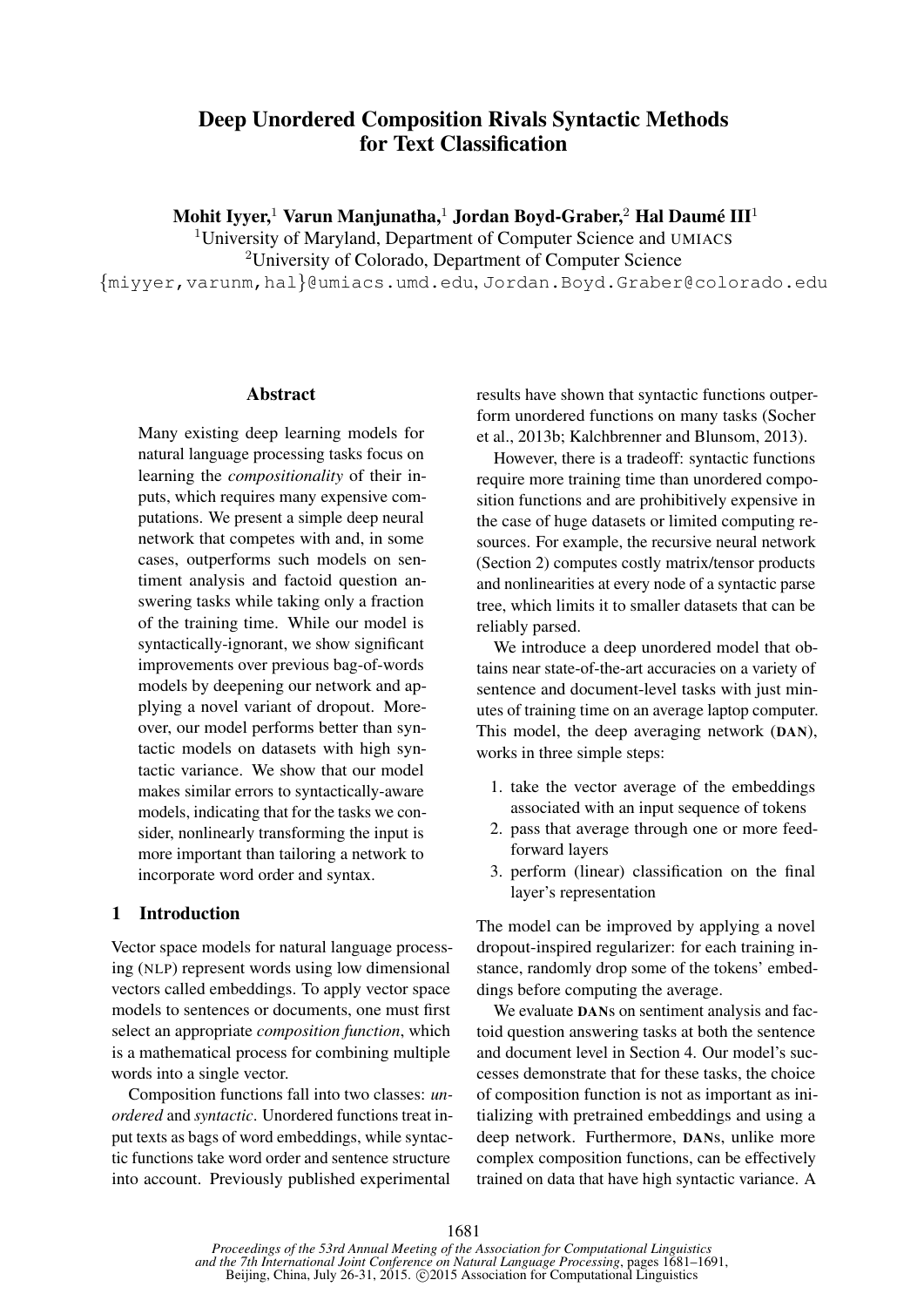qualitative analysis of the learned layers suggests that the model works by magnifying tiny but meaningful differences in the vector average through multiple hidden layers, and a detailed error analysis shows that syntactically-aware models actually make very similar errors to those of the more naïve DAN.

#### 2 Unordered vs. Syntactic Composition

Our goal is to marry the speed of unordered functions with the accuracy of syntactic functions. In this section, we first describe a class of unordered composition functions dubbed "neural bagof-words models" (NBOW). We then explore more complex syntactic functions designed to avoid many of the pitfalls associated with NBOW models. Finally, we present the deep averaging network (DAN), which stacks nonlinear layers over the traditional NBOW model and achieves performance on par with or better than that of syntactic functions.

### 2.1 Neural Bag-of-Words Models

For simplicity, consider text classification: map an input sequence of tokens  $X$  to one of  $k$  labels. We first apply a composition function  $q$  to the sequence of word embeddings  $v_w$  for  $w \in X$ . The output of this composition function is a vector  $z$  that serves as input to a logistic regression function.

In our instantiation of NBOW, g averages word embeddings $<sup>1</sup>$ </sup>

$$
\boldsymbol{z} = g(w \in X) = \frac{1}{|X|} \sum_{w \in X} \boldsymbol{v}_w. \qquad (1)
$$

Feeding  $z$  to a softmax layer induces estimated probabilities for each output label

$$
\hat{y} = \text{softmax}(\mathbf{W}_s \cdot \mathbf{z} + \mathbf{b}),\tag{2}
$$

where the softmax function is

$$
softmax(\boldsymbol{q}) = \frac{\exp \boldsymbol{q}}{\sum_{j=1}^{k} \exp \boldsymbol{q}_j}
$$
(3)

 $W_s$  is a  $k \times d$  matrix for a dataset with k output labels, and  **is a bias term.** 

We train the NBOW model to minimize crossentropy error, which for a single training instance with ground-truth label  $y$  is

$$
\ell(\hat{y}) = \sum_{p=1}^{k} y_p \log(\hat{y}_p).
$$
 (4)

Before we describe our deep extension of the NBOW model, we take a quick detour to discuss syntactic composition functions. Connections to other representation frameworks are discussed further in Section 4.

#### 2.2 Considering Syntax for Composition

Given a sentence like "You'll be more entertained getting hit by a bus", an unordered model like NBOW might be deceived by the word "entertained" to return a positive prediction. In contrast, syntactic composition functions rely on the order and structure of the input to learn how one word or phrase affects another, sacrificing computational efficiency in the process. In subsequent sections, we argue that this complexity is not matched by a corresponding gain in performance.

Recursive neural networks (RecNNs) are syntactic functions that rely on natural language's inherent structure to achieve state-of-the-art accuracies on sentiment analysis tasks (Tai et al., 2015). As in NBOW, each word type has an associated embedding. However, the composition function  $q$  now depends on a *parse tree* of the input sequence. The representation for any internal node in a binary parse tree is computed as a nonlinear function of the representations of its children (Figure 1, left). A more powerful RecNN variant is the recursive neural tensor network (RecNTN), which modifies g to include a costly tensor product (Socher et al., 2013b).

While RecNNs can model complex linguistic phenomena like negation (Hermann et al., 2013), they require much more training time than NBOW models. The nonlinearities and matrix/tensor products at each node of the parse tree are expensive, especially as model dimensionality increases. RecNNs also require an error signal at *every* node. One root softmax is not strong enough for the model to learn compositional relations and leads to worse accuracies than standard bag-of-words models (Li, 2014). Finally, RecNNs require relatively consistent syntax between training and test data due to their reliance on parse trees and thus cannot effectively incorporate out-of-domain data, as we show in our question-answering experiments. Kim (2014) shows that some of these issues can be avoided by using a convolutional network instead of a RecNN, but the computational complexity increases even further (see Section 4 for runtime comparisons).

What contributes most to the power of syntactic

<sup>&</sup>lt;sup>1</sup>Preliminary experiments indicate that averaging outperforms the vector sum used in NBOW from Kalchbrenner et al. (2014).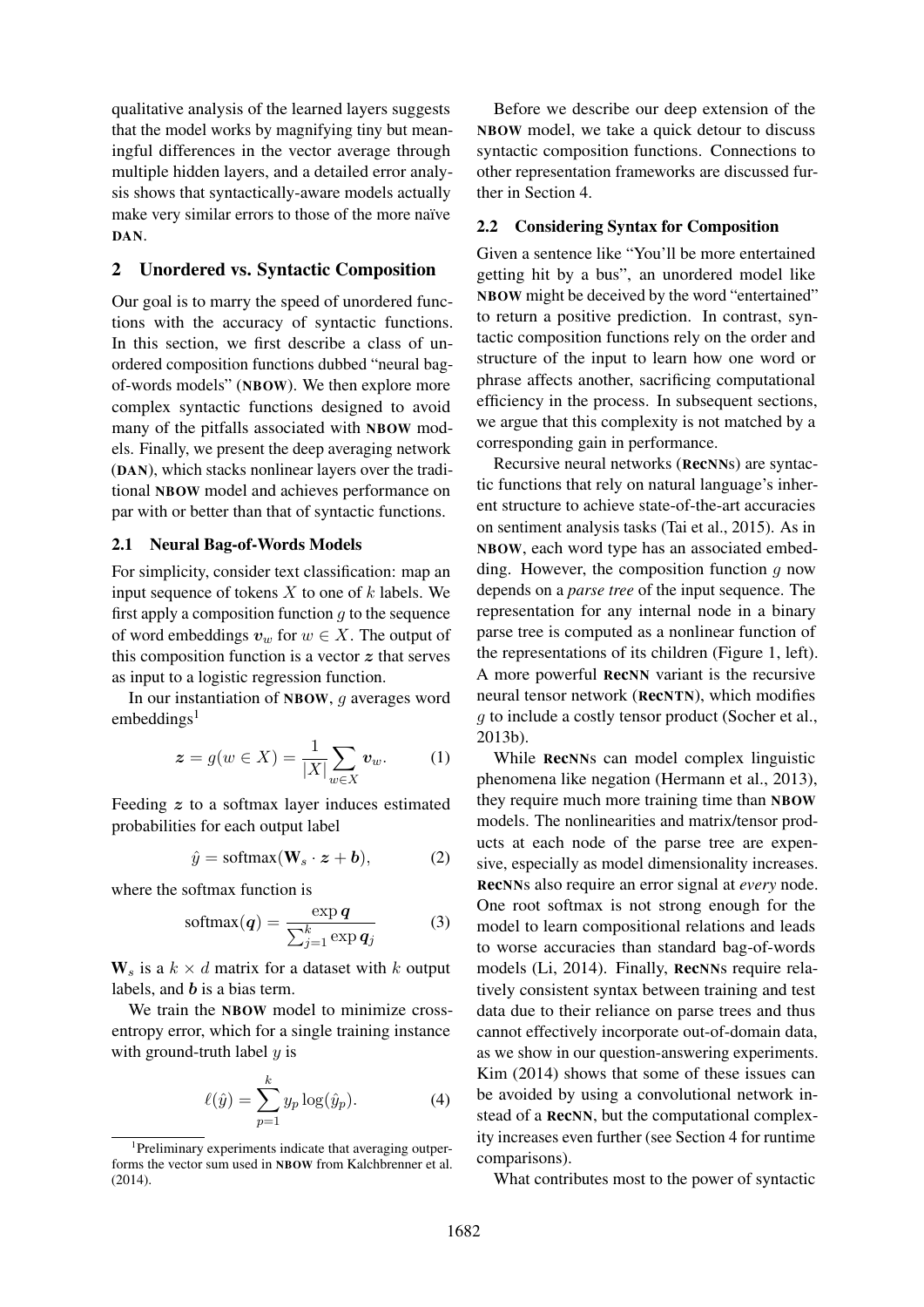

Figure 1: On the left, a RecNN is given an input sentence for sentiment classification. Softmax layers are placed above every internal node to avoid vanishing gradient issues. On the right is a two-layer DAN taking the same input. While the RecNN has to compute a nonlinear representation (purple vectors) for every node in the parse tree of its input, this DAN only computes two nonlinear layers for every possible input.

functions: the compositionality or the nonlinearities? Socher et al. (2013b) report that removing the nonlinearities from their RecNN models drops performance on the Stanford Sentiment Treebank by over 5% absolute accuracy. Most unordered functions are linear mappings between bag-of-words features and output labels, so might they suffer from the same issue? To isolate the effects of syntactic composition from the nonlinear transformations that are crucial to RecNN performance, we investigate how well a deep version of the NBOW model performs on tasks that have recently been dominated by syntactically-aware models.

### 3 Deep Averaging Networks

The intuition behind deep feed-forward neural networks is that each layer learns a more abstract representation of the input than the previous one (Bengio et al., 2013). We can apply this concept to the NBOW model discussed in Section 2.1 with the expectation that each layer will increasingly magnify small but meaningful differences in the word embedding average. To be more concrete, take  $s_1$  as the sentence "I really loved Rosamund Pike's performance in the movie Gone Girl" and generate  $s_2$ and  $s_3$  by replacing "loved" with "liked" and then again by "despised". The vector averages of these three sentences are almost identical, but the averages associated with the synonymous sentences  $s_1$ and  $s_2$  are slightly more similar to each other than they are to  $s_3$ 's average.

Could adding depth to NBOW make small such distinctions as this one more apparent? In Equation 1, we compute  $z$ , the vector representation for input text X, by averaging the word vectors  $v_{w \in X}$ . Instead of directly passing this representation to an output layer, we can further transform  $z$  by adding more layers before applying the softmax. Suppose we have n layers,  $z_{1...n}$ . We compute each layer

$$
\boldsymbol{z}_i = g(\boldsymbol{z}_{i-1}) = f(\mathbf{W}_i \cdot \boldsymbol{z}_{i-1} + \boldsymbol{b}_i) \qquad (5)
$$

and feed the final layer's representation,  $z_n$ , to a softmax layer for prediction (Figure 1, right).

This model, which we call a deep averaging network (DAN), is still unordered, but its depth allows it to capture subtle variations in the input better than the standard NBOW model. Furthermore, computing each layer requires just a single matrix multiplication, so the complexity scales with the number of layers rather than the number of nodes in a parse tree. In practice, we find no significant difference between the training time of a DAN and that of the shallow NBOW model.

### 3.1 Word Dropout Improves Robustness

Dropout regularizes neural networks by randomly setting hidden and/or input units to zero with some probability p (Hinton et al., 2012; Srivastava et al., 2014). Given a neural network with  $n$  units, dropout prevents overfitting by creating an ensemble of  $2^n$  different networks that share parameters, where each network consists of some combination of dropped and undropped units. Instead of dropping units, a natural extension for the DAN model is to randomly drop word tokens' entire *word embeddings* from the vector average. Using this method,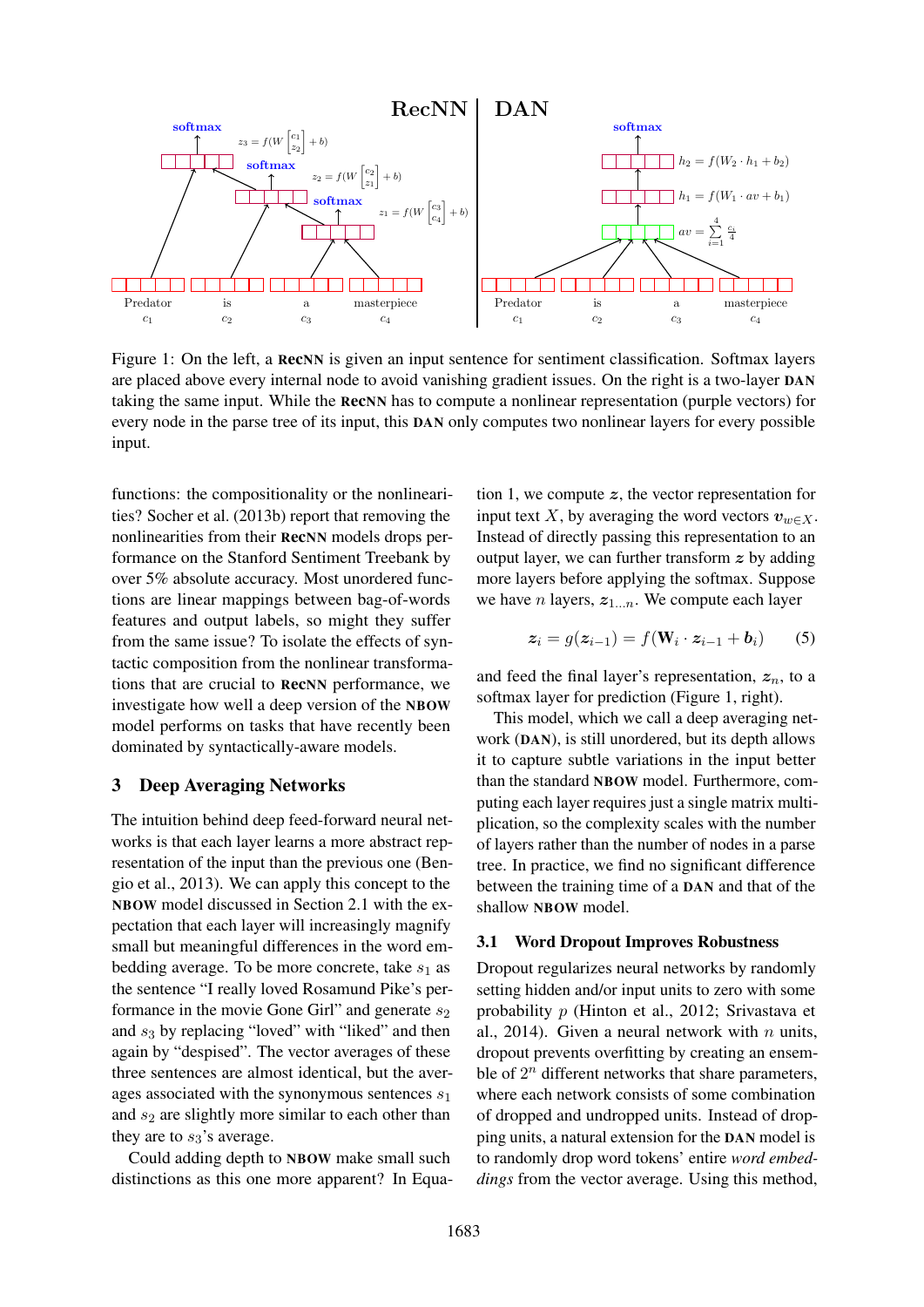which we call *word dropout*, our network theoretically sees  $2^{|X|}$  different token sequences for each input  $X$ .

We posit a vector r with  $|X|$  independent Bernoulli trials, each of which equals 1 with probability p. The embedding  $v_w$  for token w in X is dropped from the average if  $r_w$  is 0, which exponentially increases the number of unique examples the network sees during training. This allows us to modify Equation 1:

$$
r_w \sim \text{Bernoulli}(p) \tag{6}
$$

$$
\hat{X} = \{w|w \in X \text{ and } \mathbf{r}_w > 0\} \tag{7}
$$

$$
\boldsymbol{z} = g(w \in X) = \frac{\sum_{w \in \hat{X}} \boldsymbol{v}_w}{|\hat{X}|}.
$$
 (8)

Depending on the choice of  $p$ , many of the "dropped" versions of an original training instance will be very similar to each other, but for shorter inputs this is less likely. We might drop a very important token, such as "horrible" in "the crab rangoon was especially horrible"; however, since the number of word types that are predictive of the output labels is low compared to non-predictive ones (e.g., neutral words in sentiment analysis), we always see improvements using this technique.

Theoretically, word dropout can also be applied to other neural network-based approaches. However, we observe no significant performance differences in preliminary experiments when applying word dropout to leaf nodes in RecNNs for sentiment analysis (dropped leaf representations are set to zero vectors), and it slightly hurts performance on the question answering task.

### 4 Experiments

We compare DANs to both the shallow NBOW model as well as more complicated syntactic models on sentence and document-level sentiment analysis and factoid question answering tasks. The DAN architecture we use for each task is almost identical, differing across tasks only in the type of output layer and the choice of activation function. Our results show that DANs outperform other bag-ofwords models and many syntactic models with very little training time. $^{2}$  On the question-answering task, DANs effectively train on out-of-domain data, while RecNNs struggle to reconcile the syntactic differences between the training and test data.

| Model            | RT   | SST<br>fine | SST<br>bin | <b>IMDB</b> | Time<br>(s) |
|------------------|------|-------------|------------|-------------|-------------|
| DAN-ROOT         |      | 46.9        | 85.7       |             | 31          |
| DAN-RAND         | 77.3 | 45.4        | 83.2       | 88.8        | 136         |
| <b>DAN</b>       | 80.3 | 47.7        | 86.3       | 89.4        | 136         |
| <b>NBOW-RAND</b> | 76.2 | 42.3        | 81.4       | 88.9        | 91          |
| <b>NBOW</b>      | 79.0 | 43.6        | 83.6       | 89.0        | 91          |
| <b>BiNB</b>      |      | 41.9        | 83.1       |             |             |
| NBSVM-bi         | 79.4 |             |            | 91.2        |             |
| $RecNN^*$        | 77.7 | 43.2        | 82.4       |             |             |
| RecNTN*          |      | 45.7        | 85.4       |             |             |
| <b>DRecNN</b>    |      | 49.8        | 86.6       |             | 431         |
| TreeLSTM         |      | 50.6        | 86.9       |             |             |
| $DCNN^*$         |      | 48.5        | 86.9       | 89.4        |             |
| $PVEC^*$         |      | 48.7        | 87.8       | 92.6        |             |
| CNN-MC           | 81.1 | 47.4        | 88.1       |             | 2,452       |
| WRRBM*           |      |             |            | 89.2        |             |

Table 1: DANs achieve comparable sentiment accuracies to syntactic functions (bottom third of table) but require much less training time (measured as time of a single epoch on the SST fine-grained task). Asterisked models are initialized either with different pretrained embeddings or randomly.

#### 4.1 Sentiment Analysis

Recently, syntactic composition functions have revolutionized both fine-grained and binary (positive or negative) sentiment analysis. We conduct sentence-level sentiment experiments on the Rotten Tomatoes (RT) movie reviews dataset (Pang and Lee, 2005) and its extension with phrase-level labels, the Stanford Sentiment Treebank (SST) introduced by Socher et al. (2013b). Our model is also effective on the document-level IMDB movie review dataset of Maas et al. (2011).

#### 4.1.1 Neural Baselines

Most neural approaches to sentiment analysis are variants of either recursive or convolutional networks. Our recursive neural network baselines include standard RecNNs (Socher et al., 2011b), RecNTNs, the deep recursive network (DRecNN) proposed by ˙Irsoy and Cardie (2014), and the TREE-LSTM of (Tai et al., 2015). Convolutional network baselines include the dynamic convolutional network (Kalchbrenner et al., 2014, DCNN) and the convolutional neural network multichannel (Kim, 2014, CNN-MC). Our other neural baselines are the sliding-window based paragraph vector (Le and Mikolov, 2014, PVEC)<sup>3</sup> and

<sup>2</sup>Code at http://github.com/miyyer/dan.

<sup>&</sup>lt;sup>3</sup>PVEC is computationally expensive at both training and test time and requires enough memory to store a vector for every paragraph in the training data.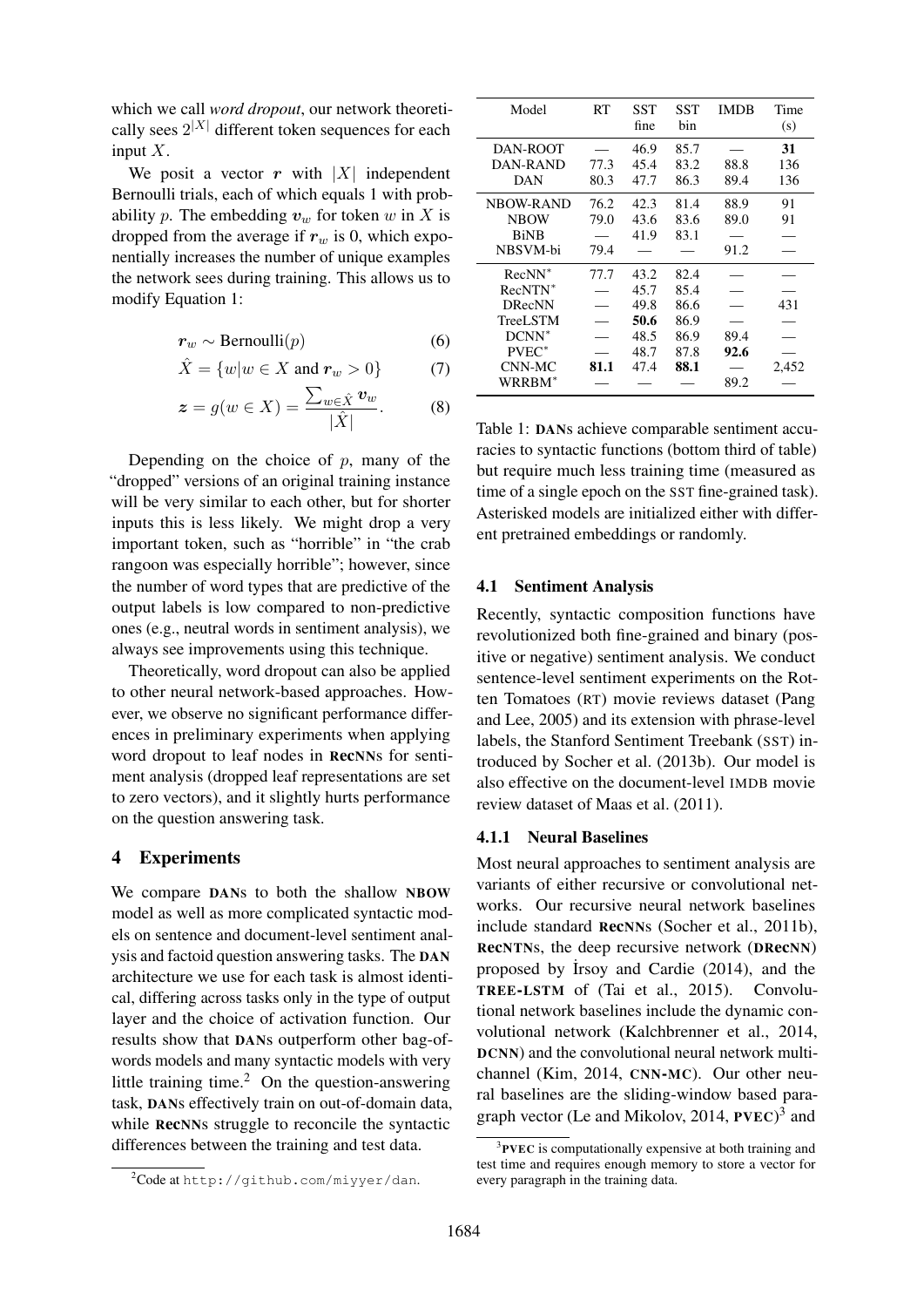the word-representation restricted Boltzmann machine (Dahl et al., 2012, WRRBM), which only works on the document-level IMDB task.<sup>4</sup>

### 4.1.2 Non-Neural Baselines

We also compare to non-neural baselines, specifically the bigram naïve Bayes (BINB) and naïve Bayes support vector machine (NBSVM-BI) models introduced by Wang and Manning (2012), both of which are memory-intensive due to huge feature spaces of size  $|V|^2$ .

## 4.1.3 DAN Configurations

In Table 1, we compare a variety of DAN and NBOW configurations<sup>5</sup> to the baselines described above. In particular, we are interested in not only comparing DAN accuracies to those of the baselines, but also how initializing with pretrained embeddings and restricting the model to only root-level labels affects performance. With this in mind, the NBOW-RAND and DAN-RAND models are initialized with random 300-dimensional word embeddings, while the other models are initialized with publicly-available 300-d GloVe vectors trained over the Common Crawl (Pennington et al., 2014). The DAN-ROOT model only has access to sentence-level labels for SST experiments, while all other models are trained on labeled phrases (if they exist) in addition to sentences. We train all NBOW and DAN models using AdaGrad (Duchi et al., 2011).

We apply **DANs** to documents by averaging the embeddings for all of a document's tokens and then feeding that average through multiple layers as before. Since the representations computed by DANs are always d-dimensional vectors regardless of the input size, they are efficient with respect to both memory and computational cost. We find that the hyperparameters selected on the SST also work well for the IMDB task.

## 4.1.4 Dataset Details

We evaluate over both fine-grained and binary sentence-level classification tasks on the SST, and just the binary task on RT and IMDB. In the finegrained SST setting, each sentence has a label from zero to five where two is the neutral class. For the binary task, we ignore all neutral sentences.<sup>6</sup>

## 4.1.5 Results

The DAN achieves the second best reported result on the RT dataset, behind only the significantly slower CNN-MC model. It's also competitive with more complex models on the SST and outperforms the DCNN and WRRBM on the document-level IMDB task. Interestingly, the DAN achieves good performance on the SST when trained with only sentence-level labels, indicating that it does not suffer from the vanishing error signal problem that plagues RecNNs. Since acquiring labelled phrases is often expensive (Sayeed et al., 2012; Iyyer et al., 2014b), this result is promising for large or messy datasets where fine-grained annotation is infeasible.

## 4.1.6 Timing Experiments

DANs require less time per epoch and—in general require fewer epochs than their syntactic counterparts. We compare DAN runtime on the SST to publicly-available implementations of syntactic baselines in the last column of Table 1; the reported times are for a single epoch to control for hyperparameter choices such as learning rate, and all models use 300-d word vectors. Training a DAN on just sentence-level labels on the SST takes under five minutes on a single core of a laptop; when labeled phrases are added as separate training instances, training time jumps to twenty minutes.<sup>7</sup> All timing experiments were performed on a single core of an Intel I7 processor with 8GB of RAM.

## 4.2 Factoid Question Answering

DANs work well for sentiment analysis, but how do they do on other NLP tasks? We shift gears to a paragraph-length factoid question answering task and find that our model outperforms other unordered functions as well as a more complex syntactic RecNN model. More interestingly, we find that unlike the RecNN, the DAN significantly benefits from out-of-domain Wikipedia training data.

Quiz bowl is a trivia competition in which players are asked four-to-six sentence questions about entities (e.g., authors, battles, or events). It is an ideal task to evaluate DANs because there is prior

<sup>4</sup>The WRRBM is trained using a slow Metropolis-Hastings algorithm.

 $5$ Best hyperparameters chosen by cross-validation: three 300-d ReLu layers, word dropout probability  $p = 0.3$ , L2 regularization weight of 1e-5 applied to all parameters

 $6$ Our fine-grained SST split is {train: 8,544, dev: 1,101, test: 2,210}, while our binary split is {train: 6,920, dev:872,

test:1,821}. Split sizes increase by an order of magnitude when labeled phrases are added to the training set. For RT, we do 10-fold CV over a balanced binary dataset of 10,662 sentences. Similarly, for the IMDB experiments we use the provided balanced binary training set of 25,000 documents.

<sup>&</sup>lt;sup>7</sup>We also find that **DANs** take significantly fewer epochs to reach convergence than syntactic models.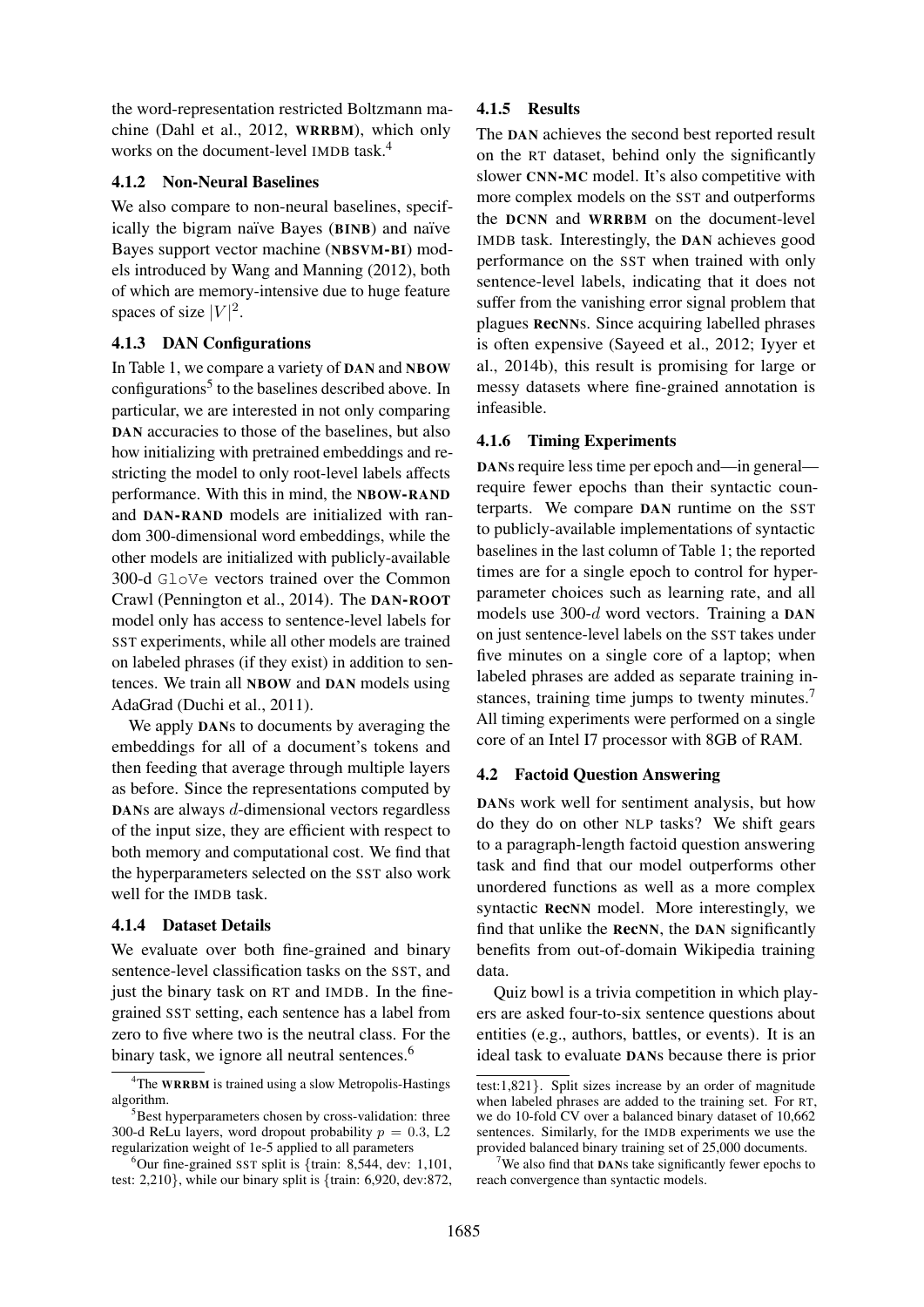| Model             | Pos 1 | Pos 2 | Full | Time(s) |
|-------------------|-------|-------|------|---------|
| BoW-DT            | 35.4  | 57.7  | 60.2 |         |
| IR.               | 37.5  | 65.9  | 71.4 | N/A     |
| <b>QANTA</b>      | 47.1  | 72.1  | 73.7 | 314     |
| <b>DAN</b>        | 46.4  | 70.8  | 71.8 | 18      |
| <b>IR-WIKI</b>    | 53.7  | 76.6  | 77.5 | N/A     |
| <b>QANTA-WIKI</b> | 46.5  | 72.8  | 73.9 | 1,648   |
| <b>DAN-WIKI</b>   | 54.8  | 75.5  | 77 1 | 119     |

Table 2: The DAN achieves slightly lower accuracies than the more complex QANTA in much less training time, even at early sentence positions where compositionality plays a bigger role. When Wikipedia is added to the training set (bottom half of table), the DAN outperforms QANTA and achieves comparable accuracy to a state-of-theart information retrieval baseline, which highlights a benefit of ignoring word order for this task.



Figure 2: Randomly dropping out 30% of words from the vector average is optimal for the quiz bowl task, yielding a gain in absolute accuracy of almost 3% on the quiz bowl question dataset compared to the same model trained with no word dropout.

work using both syntactic and unordered models for quiz bowl question answering. In Boyd-Graber et al. (2012), naïve Bayes bag-of-words models (BOW-DT) and sequential language models work well on easy questions but poorly on harder ones. A dependency-tree RecNN called QANTA proposed in Iyyer et al. (2014a) shows substantial improvements, leading to the hypothesis that correctly modeling compositionality is crucial for answering hard questions.

#### 4.2.1 Dataset and Experimental Setup

To test this, we train a DAN over the history questions from Iyyer et al.  $(2014a)$ .<sup>8</sup> This dataset is augmented with 49,581 sentence/page-title pairs from the Wikipedia articles associated with the answers in the dataset. For fair comparison with QANTA, we use a normalized tanh activation function at the last layer instead of ReLu, and we also change the output layer from a softmax to the margin ranking loss (Weston et al., 2011) used in QANTA. We initialize the DAN with the same pretrained 100 d word embeddings that were used to initialize QANTA.

We also evaluate the effectiveness of word dropout on this task in Figure 2. Cross-validation indicates that  $p = 0.3$  works best for question answering, although the improvement in accuracy is negligible for sentiment analysis. Finally, continuing the trend observed in the sentiment experiments, DAN converges much faster than QANTA.

#### 4.2.2 DANs Improve with Noisy Data

Table 2 shows that while DAN is slightly worse than QANTA when trained only on question-answer pairs, it improves when trained on additional outof-domain Wikipedia data (DAN-WIKI), reaching performance comparable to that of a state-of-the-art information retrieval system (IR-WIKI). QANTA, in contrast, barely improves when Wikipedia data is added (QANTA-WIKI) possibly due to the syntactic differences between Wikipedia text and quiz bowl question text.

The most common syntactic structures in quiz bowl sentences are imperative constructions such as "Identify this British author who wrote Wuthering Heights", which are almost never seen in Wikipedia. Furthermore, the subject of most quiz bowl sentences is a pronoun or pronomial mention referring to the answer, a property that is not true of Wikipedia sentences (e.g., "Little of Emily's work from this period survives, except for poems spoken by characters."). Finally, many Wikipedia sentences do not uniquely identify the title of the page they come from, such as the following sentence from Emily Brontë's page: "She does not seem to have made any friends outside her family." While noisy data affect both DAN and QANTA, the latter is further hampered by the syntactic divergence between quiz bowl questions and Wikipedia, which may explain the lack of improvement in accuracy.

<sup>&</sup>lt;sup>8</sup>The training set contains 14,219 sentences over 3.761 questions. For more detail about data and baseline systems,

see Iyyer et al. (2014a).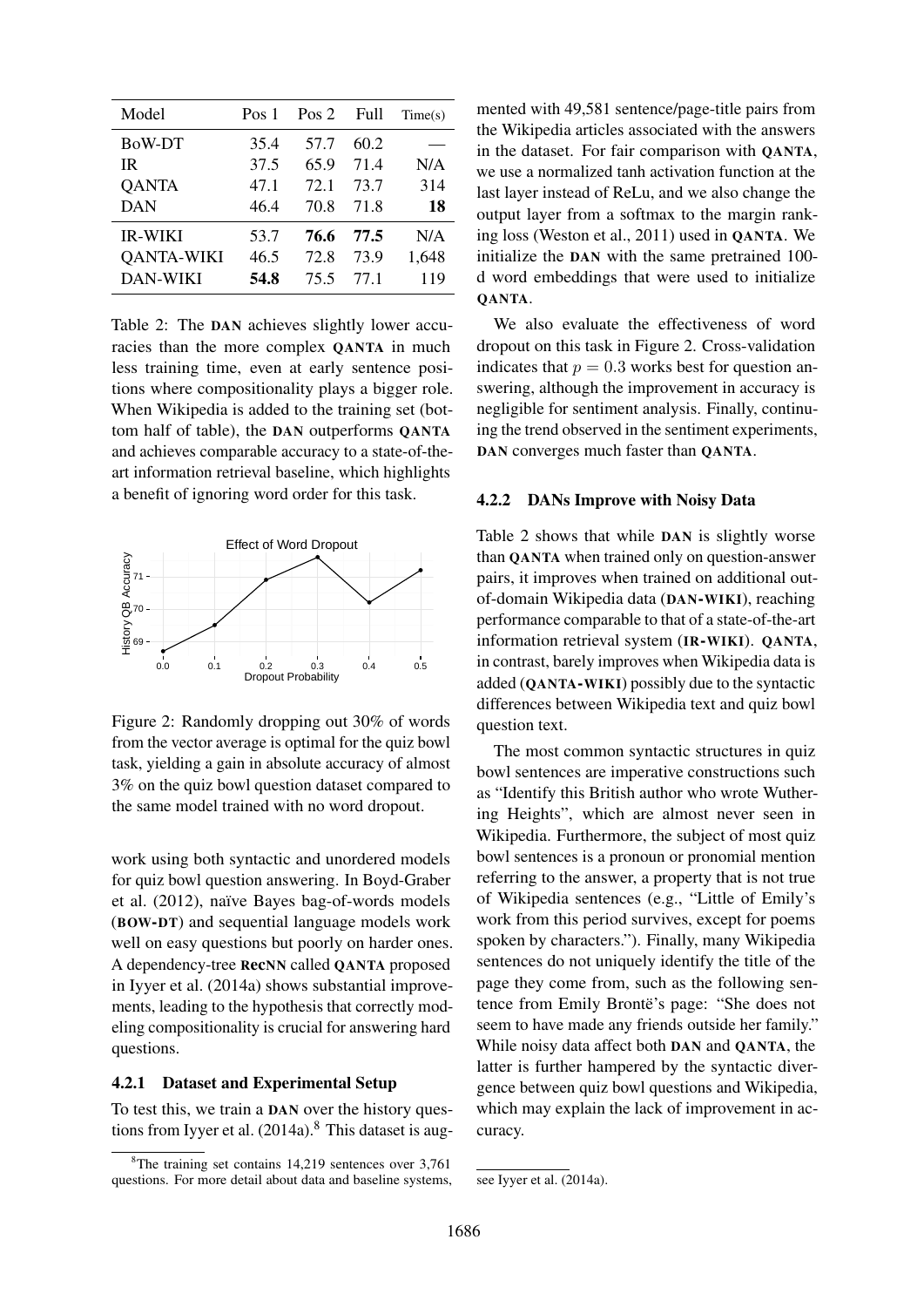

Figure 3: Perturbation response (difference in 1 norm) at each layer of a 5-layer DAN after replacing *awesome* in *the film's performances were awesome* with four words of varying sentiment polarity. While the shallow NBOW model does not show any meaningful distinctions, we see that as the network gets deeper, negative sentences are increasingly different from the original positive sentence.



Figure 4: Two to three layers is optimal for the DAN on the SST binary sentiment analysis task, but adding any depth at all is an improvement over the shallow NBOW model.

## 5 How Do DANs Work?

In this section we first examine how the deep layers of the DAN amplify tiny differences in the vector average that are predictive of the output labels. Next, we compare DANs to DRecNNs on sentences that contain negations and contrastive conjunctions and find that both models make similar errors despite the latter's increased complexity. Finally, we analyze the predictive ability of unsupervised word embeddings on a simple sentiment task in an effort to explain why initialization with these embeddings improves the DAN.

### 5.1 Perturbation Analysis

Following the work of Irsoy and Cardie (2014), we examine our network by measuring the response at each hidden layer to perturbations in an input sentence. In particular, we use the template *the film's performances were awesome* and replace the final word with increasingly negative polarity words (*cool*, *okay*, *underwhelming*, *the worst*). For each perturbed sentence, we observe how much the hidden layers differ from those associated with the original template in 1-norm.

Figure 3 shows that as a DAN gets deeper, the differences between negative and positive sentences become increasingly amplified. While nonexistent in the shallow NBOW model, these differences are visible even with just a single hidden layer, thus explaining why deepening the NBOW improves sentiment analysis as shown in Figure 4.

# 5.2 Handling Negations and "but": Where Syntax is Still Needed

While DANs outperform other bag-of-words models, how can they model linguistic phenomena such as negation without considering word order? To evaluate DANs over tougher inputs, we collect 92 sentences, each of which contains at least one negation and one contrastive conjunction, from the dev and test sets of the SST. <sup>9</sup> Our fine-grained accuracy is *higher* on this subset than on the full dataset, improving almost five percent absolute accuracy to 53.3%. The DRecNN model of Irsoy and Cardie (2014) obtains a similar accuracy of 51.1%, contrary to our intuition that syntactic functions should outperform unordered functions on sentences that clearly require syntax to understand.<sup>10</sup>

Are these sentences truly difficult to classify? A close inspection reveals that both the DAN and the DRecNN have an overwhelming tendency to predict negative sentiment (60.9% and 55.4% of the time for the DAN and DRecNN respectively) when they see a negation compared to positive sentiment  $(35.9\%$  for DANs,  $34.8\%$  for DRecNNs). If we further restrict our subset of sentences to only those with positive ground truth labels, we find that while both models struggle, the DRecNN obtains 41.7% accuracy, outperforming the DAN's 37.5%.

To understand why a negation or contrastive conjunction triggers a negative sentiment prediction,

<sup>&</sup>lt;sup>9</sup>We search for non-neutral sentences containing *not*  $/ n<sup>2</sup>t$ , and *but*. 48 of the sentences are positive while 44 are negative.

 $10B$ oth models are initialized with pretrained 300-d GloVe embeddings for fair comparison.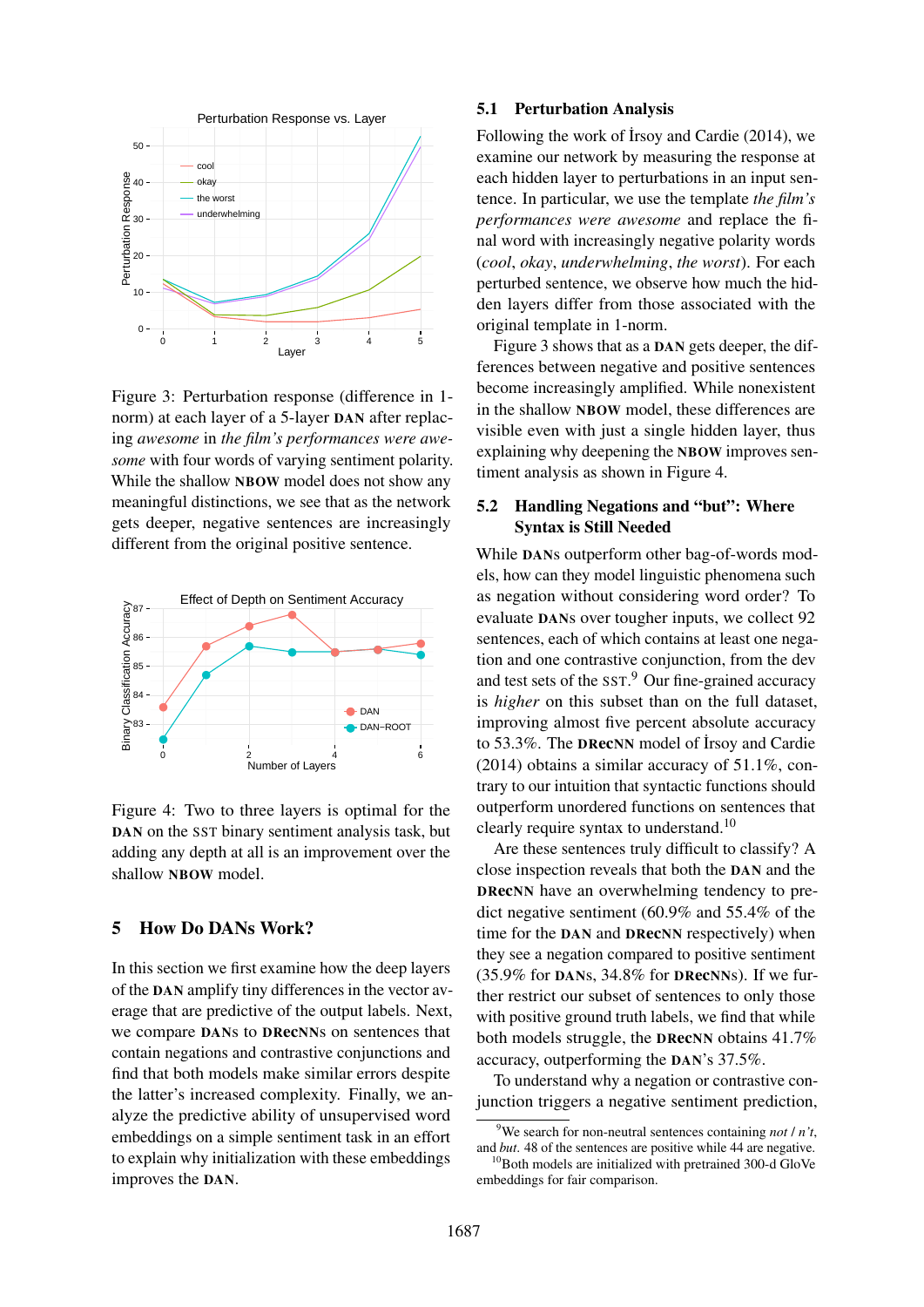| Sentence                                                                                                                                                                            | <b>DAN</b> | <b>DReCNN</b> | Ground Truth |
|-------------------------------------------------------------------------------------------------------------------------------------------------------------------------------------|------------|---------------|--------------|
| a lousy movie that's not merely unwatchable, but also<br>unlistenable                                                                                                               | negative   | negative      | negative     |
| if you're not a prepubescent girl, you'll be laughing at<br><b>britney</b> spears' movie-starring debut whenever it does n't<br>have you <i>impatiently</i> squinting at your watch | negative   | negative      | negative     |
| blessed with <i>immense</i> physical prowess he may well be, but<br>ahola is simply not an actor                                                                                    | positive   | neutral       | negative     |
| who <b>knows</b> what <b>exactly</b> godard is on about in this film, but<br>his words and images do n't have to add up to mesmerize<br>you.                                        | positive   | positive      | positive     |
| it's so good that its relentless, polished wit can withstand<br>not only inept school productions, but even oliver parker's<br>movie adaptation                                     | negative   | positive      | positive     |
| too bad, but thanks to some lovely comedic moments and<br>several fine performances, it's not a total loss                                                                          | negative   | negative      | positive     |
| this movie was not good                                                                                                                                                             | negative   | negative      | negative     |
| this movie was good                                                                                                                                                                 | positive   | positive      | positive     |
| this movie was <b>bad</b>                                                                                                                                                           | negative   | negative      | negative     |
| the movie was not bad                                                                                                                                                               | negative   | negative      | positive     |

Table 3: Predictions of DAN and DRecNN models on real (top) and synthetic (bottom) sentences that contain negations and contrastive conjunctions. In the first column, words colored red individually predict the negative label when fed to a DAN, while blue words predict positive. The DAN learns that the negators *not* and *n't* are strong negative predictors, which means it is unable to capture double negation as in the last real example and the last synthetic example. The **DRecNN** does slightly better on the synthetic double negation, predicting a lower negative polarity.

we show six sentences from the negation subset and four synthetic sentences in Table 3, along with both models' predictions. The token-level predictions in the table (shown as colored boxes) are computed by passing each token through the DAN as separate test instances. The tokens *not* and *n't* are strongly predictive of negative sentiment. While this simplified "negation" works for many sentences in the datasets we consider, it prevents the DAN from reasoning about double negatives, as in "this movie was not bad". The DRecNN does slightly better in this case by predicting a lesser negative polarity than the DAN; however, we theorize that still more powerful syntactic composition functions (and more labelled instances of negation and related phenomena) are necessary to truly solve this problem.

# 5.3 Unsupervised Embeddings Capture Sentiment

Our model consistently converges slower to a worse solution (dropping 3% in absolute accuracy on coarse-grained SST) when we randomly initialize the word embeddings. This does not apply to just DANs; both convolutional and recursive networks do the same (Kim, 2014; Irsoy and Cardie, 2014). Why are initializations with these embeddings so crucial to obtaining good performance? Is it possible that unsupervised training algorithms are already capturing sentiment?

We investigate this theory by conducting a simple experiment: given a sentiment lexicon containing both positive and negative words, we train a logistic regression to discriminate between the associated word embeddings (without any fine-tuning). We use the lexicon created by Hu and Liu (2004), which consists of 2,006 positive words and 4,783 negative words. We balance and split the dataset into 3,000 training words and 1,000 test words. Using 300-dimensional GloVe embeddings pretrained over the Common Crawl, we obtain over 95% accuracy on the unseen test set, supporting the hypothesis that unsupervised pretraining over large corpora can capture properties such as sentiment.

Intuitively, after the embeddings are fine-tuned during DAN training, we might expect a decrease in the norms of stopwords and an increase in the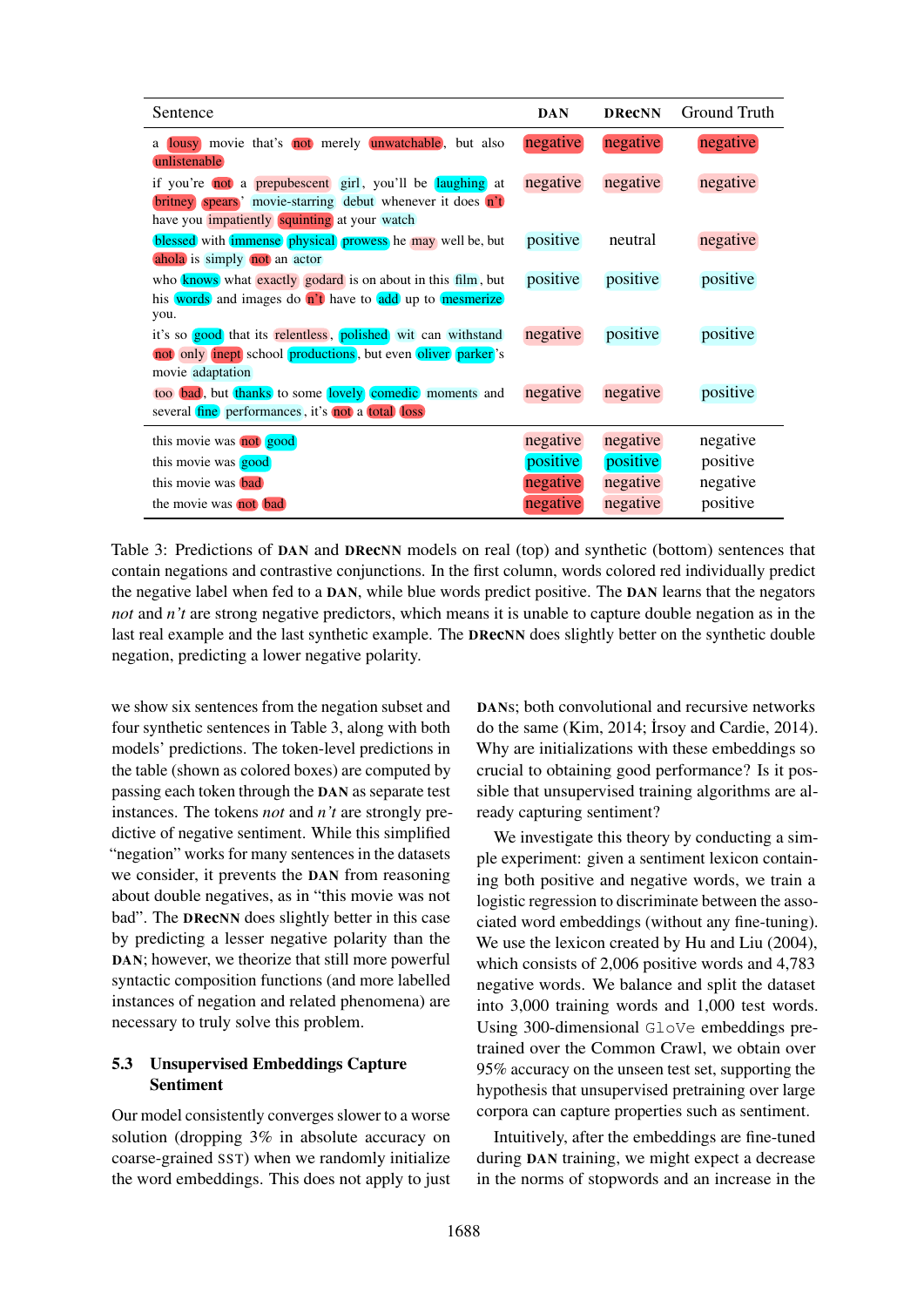norms of sentiment-rich words like "awesome" or "horrible". However, we find no significant differences between the  $L_2$  norms of stopwords and words in the sentiment lexicon of Hu and Liu (2004).

# 6 Related Work

Our DAN model builds on the successes of both simple vector operations and neural network-based models for compositionality.

There are a variety of element-wise vector operations that could replace the average used in the DAN. Mitchell and Lapata (2008) experiment with many of them to model the compositionality of short phrases. Later, their work was extended to take into account the syntactic relation between words (Erk and Padó, 2008; Baroni and Zamparelli, 2010; Kartsaklis and Sadrzadeh, 2013) and grammars (Coecke et al., 2010; Grefenstette and Sadrzadeh, 2011). While the average works best for the tasks that we consider, Banea et al. (2014) find that simply summing word2vec embeddings outperforms all other methods on the SemEval 2014 phrase-to-word and sentence-to-phrase similarity tasks.

Once we compute the embedding average in a DAN, we feed it to a deep neural network. In contrast, most previous work on neural network-based methods for NLP tasks explicitly model word order. Outside of sentiment analysis, RecNN-based approaches have been successful for tasks such as parsing (Socher et al., 2013a), machine translation (Liu et al., 2014), and paraphrase detection (Socher et al., 2011a). Convolutional networks also model word order in local windows and have achieved performance comparable to or better than that of RecNNs on many tasks (Collobert and Weston, 2008; Kim, 2014). Meanwhile, feedforward architectures like that of the DAN have been used for language modeling (Bengio et al., 2003), selectional preference acquisition (Van de Cruys, 2014), and dependency parsing (Chen and Manning, 2014).

# 7 Future Work

In Section 5, we showed that the performance of our DAN model worsens on sentences that contain lingustic phenomena such as double negation. One promising future direction is to cascade classifiers such that syntactic models are used only when a DAN is not confident in its prediction. We

can also extend the DAN's success at incorporating out-of-domain training data to sentiment analysis: imagine training a DAN on labeled tweets for classification on newspaper reviews. Another potentially interesting application is to add gated units to a DAN,as has been done for recurrent and recursive neural networks (Hochreiter and Schmidhuber, 1997; Cho et al., 2014; Sutskever et al., 2014; Tai et al., 2015), to drop useless words rather than randomly-selected ones.

# 8 Conclusion

In this paper, we introduce the deep averaging network, which feeds an unweighted average of word vectors through multiple hidden layers before classification. The DAN performs competitively with more complicated neural networks that explicitly model semantic and syntactic compositionality. It is further strengthened by word dropout, a regularizer that reduces input redundancy. DANs obtain close to state-of-the-art accuracy on both sentence and document-level sentiment analysis and factoid question-answering tasks with much less training time than competing methods; in fact, all experiments were performed in a matter of minutes on a single laptop core. We find that both DANs and syntactic functions make similar errors given syntactically-complex input, which motivates research into more powerful models of compositionality.

# Acknowledgments

We thank Ozan Irsoy not only for many insightful discussions but also for suggesting some of the experiments that we included in the paper. We also thank the anonymous reviewers, Richard Socher, Arafat Sultan, and the members of the UMD "Thinking on Your Feet" research group for their helpful comments. This work was supported by NSF Grant IIS-1320538. Boyd-Graber is also supported by NSF Grants CCF-1409287 and NCSE-1422492. Any opinions, findings, conclusions, or recommendations expressed here are those of the authors and do not necessarily reflect the view of the sponsor.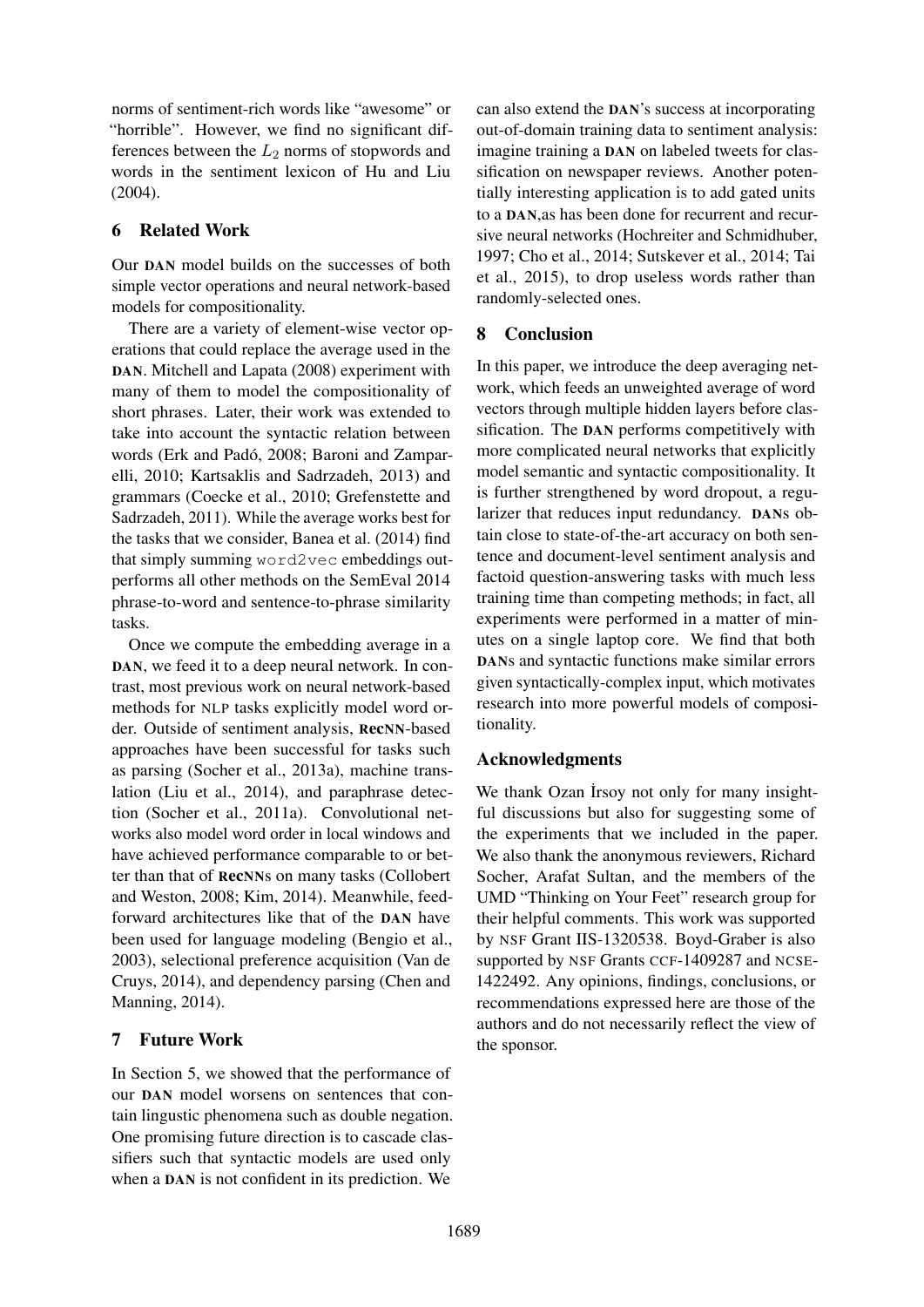#### References

- Carmen Banea, Di Chen, Rada Mihalcea, Claire Cardie, and Janyce Wiebe. 2014. Simcompass: Using deep learning word embeddings to assess cross-level similarity. In *SemEval*.
- Marco Baroni and Roberto Zamparelli. 2010. Nouns are vectors, adjectives are matrices: Representing adjectivenoun constructions in semantic space. In *Proceedings of Empirical Methods in Natural Language Processing*.
- Yoshua Bengio, Rejean Ducharme, Pascal Vincent, and Chris- ´ tian Jauvin. 2003. A neural probabilistic language model. *Journal of Machine Learning Research*.
- Yoshua Bengio, Aaron Courville, and Pascal Vincent. 2013. Representation learning: A review and new perspectives. *IEEE Transactions on Pattern Analysis and Machine Intelligence*, 35(8):1798–1828.
- Jordan Boyd-Graber, Brianna Satinoff, He He, and Hal Daume´ III. 2012. Besting the quiz master: Crowdsourcing incremental classification games. In *Proceedings of Empirical Methods in Natural Language Processing*.
- Danqi Chen and Christopher D Manning. 2014. A fast and accurate dependency parser using neural networks. In *Proceedings of Empirical Methods in Natural Language Processing*.
- Kyunghyun Cho, Bart van Merrienboer, Caglar Gulcehre, Fethi Bougares, Holger Schwenk, and Yoshua Bengio. 2014. Learning phrase representations using rnn encoderdecoder for statistical machine translation. In *Proceedings of Empirical Methods in Natural Language Processing*.
- Bob Coecke, Mehrnoosh Sadrzadeh, and Stephen Clark. 2010. Mathematical foundations for a compositional distributional model of meaning. *Linguistic Analysis (Lambek Festschirft)*.
- Ronan Collobert and Jason Weston. 2008. A unified architecture for natural language processing: Deep neural networks with multitask learning. In *Proceedings of the International Conference of Machine Learning*.
- George E Dahl, Ryan P Adams, and Hugo Larochelle. 2012. Training restricted boltzmann machines on word observations. In *Proceedings of the International Conference of Machine Learning*.
- John Duchi, Elad Hazan, and Yoram Singer. 2011. Adaptive subgradient methods for online learning and stochastic optimization. *Journal of Machine Learning Research*.
- Katrin Erk and Sebastian Padó. 2008. A structured vector space model for word meaning in context. In *Proceedings of Empirical Methods in Natural Language Processing*.
- Edward Grefenstette and Mehrnoosh Sadrzadeh. 2011. Experimental support for a categorical compositional distributional model of meaning. In *Proceedings of Empirical Methods in Natural Language Processing*.
- Karl Moritz Hermann, Edward Grefenstette, and Phil Blunsom. 2013. "not not bad" is not "bad": A distributional account of negation. *Proceedings of the ACL Workshop on Continuous Vector Space Models and their Compositionality*.
- Geoffrey E. Hinton, Nitish Srivastava, Alex Krizhevsky, Ilya Sutskever, and Ruslan Salakhutdinov. 2012. Improving neural networks by preventing co-adaptation of feature detectors. *CoRR*, abs/1207.0580.
- Sepp Hochreiter and Jürgen Schmidhuber. 1997. Long shortterm memory. *Neural computation*.
- Minqing Hu and Bing Liu. 2004. Mining and summarizing customer reviews. In *Knowledge Discovery and Data Mining*.
- Ozan İrsoy and Claire Cardie. 2014. Deep recursive neural networks for compositionality in language. In *Proceedings of Advances in Neural Information Processing Systems*.
- Mohit Iyyer, Jordan Boyd-Graber, Leonardo Claudino, Richard Socher, and Hal Daumé III. 2014a. A neural network for factoid question answering over paragraphs. In *Proceedings of Empirical Methods in Natural Language Processing*.
- Mohit Iyyer, Peter Enns, Jordan Boyd-Graber, and Philip Resnik. 2014b. Political ideology detection using recursive neural networks. In *Proceedings of the Association for Computational Linguistics*.
- Nal Kalchbrenner and Phil Blunsom. 2013. Recurrent convolutional neural networks for discourse compositionality. In *ACL Workshop on Continuous Vector Space Models and their Compositionality*.
- Nal Kalchbrenner, Edward Grefenstette, and Phil Blunsom. 2014. A convolutional neural network for modelling sentences. In *Proceedings of the Association for Computational Linguistics*.
- Dimitri Kartsaklis and Mehrnoosh Sadrzadeh. 2013. Prior disambiguation of word tensors for constructing sentence vectors. In *Proceedings of Empirical Methods in Natural Language Processing*.
- Yoon Kim. 2014. Convolutional neural networks for sentence classification. In *Proceedings of Empirical Methods in Natural Language Processing*.
- Quoc V Le and Tomas Mikolov. 2014. Distributed representations of sentences and documents. In *Proceedings of the International Conference of Machine Learning*.
- Jiwei Li. 2014. Feature weight tuning for recursive neural networks. *CoRR*, abs/1412.3714.
- Shujie Liu, Nan Yang, Mu Li, and Ming Zhou. 2014. A recursive recurrent neural network for statistical machine translation. In *Proceedings of the Association for Computational Linguistics*.
- Andrew L. Maas, Raymond E. Daly, Peter T. Pham, Dan Huang, Andrew Y. Ng, and Christopher Potts. 2011. Learning word vectors for sentiment analysis. In *Proceedings of the Association for Computational Linguistics*.
- Jeff Mitchell and Mirella Lapata. 2008. Vector-based models of semantic composition. In *Proceedings of the Association for Computational Linguistics*.
- Bo Pang and Lillian Lee. 2005. Seeing stars: Exploiting class relationships for sentiment categorization with respect to rating scales. In *Proceedings of the Association for Computational Linguistics*.